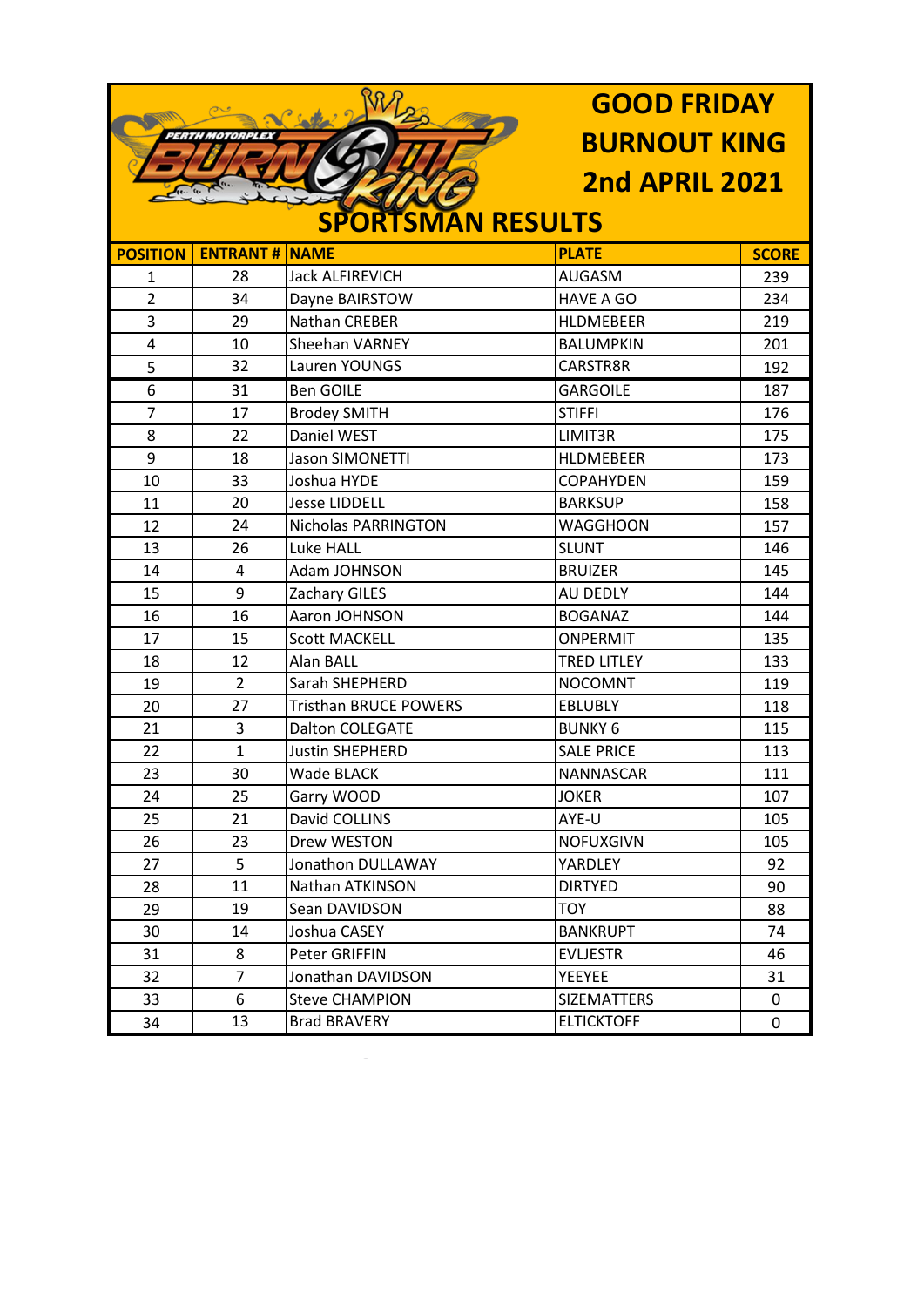|                 |                        |                       | <b>GOOD FRIDAY</b>                             |              |
|-----------------|------------------------|-----------------------|------------------------------------------------|--------------|
|                 | <b>PERTH MOTORPLEX</b> |                       | <b>BURNOUT KING</b>                            |              |
|                 |                        |                       |                                                |              |
|                 |                        |                       | <b>2nd APRIL 2021</b>                          |              |
|                 | <b>OPEN RESULTS</b>    |                       |                                                |              |
| <b>POSITION</b> | <b>ENTRANT#</b>        | <b>NAME</b>           | <b>PLATE</b>                                   | <b>SCORE</b> |
| 1               | 109                    | <b>Shane GARDINER</b> | <b>HELLBOUND</b>                               | 239          |
|                 |                        |                       | Separated by Total Points (All 5 Judges = 386) |              |
| $\overline{2}$  | 70                     | Stephen O'BRIEN       | <b>QUP4THIS</b>                                | 239          |
|                 |                        |                       | Separated by Total Points (All 5 Judges = 373) |              |
| 3               | 107                    | <b>Shannon CARSON</b> | <b>ILLICIT</b>                                 | 238          |
| 4               | 108                    | <b>Jason TANIAN</b>   | <b>KENOATH</b>                                 | 236          |
| 5               | 104                    | Ewan HAXTON           | <b>VKAOS</b>                                   | 234          |
| 6               | 95                     | Matt OWENS            | <b>EVYL SS</b>                                 | 229          |
| $\overline{7}$  | 94                     | Adam JOLLEY           | <b>LETLOOSE</b>                                | 226          |
| 8               | 98                     | <b>Brad ANDERSON</b>  | <b>LILLOOSE</b>                                | 224          |
| 9               | 97                     | <b>Jason GARRIGAN</b> | <b>ANGR MNGT</b>                               | 223          |
| 10              | 80                     | <b>Aaron JAMES</b>    | <b>THRASHA</b>                                 | 222          |
| 11              | 54                     | David STALEY          | <b>NUTS</b>                                    | 221          |
| 12              | 59                     | <b>Kris PEET</b>      | <b>SLY383</b>                                  | 219          |
| 13              | 67                     | <b>Chris DUNN</b>     | <b>PRVKD</b>                                   | 214          |
| 14              | 101                    | <b>Geoff JACKSON</b>  | <b>BLACKJACK</b>                               | 214          |
| 15              | 79                     | Zared FOX             | <b>YEET</b>                                    | 213          |
| 16              | 85                     | <b>Simon WHITE</b>    | <b>UNFORGVN</b>                                | 213          |
| 17              | 88                     | <b>Ashley DEVOS</b>   | <b>SMASH</b>                                   | 212          |
| 18              | 89                     | Ian WITNISH           | <b>BURNT</b>                                   | 212          |
| 19              | 48                     | <b>Brodie VINCI</b>   | <b>APPRENTICE</b>                              | 211          |
| 20              | 105                    | <b>Ethan WATTS</b>    | <b>OUTONBAIL</b>                               | 211          |
| 21              | 63                     | Jarrod CLATWORTHY     | <b>NOSYMPATHY</b>                              | 210          |
| 22              | 71                     | Daniel THOMPSON       | <b>BOMMER</b>                                  | 208          |
| 23              | 90                     | Shaun BISHOP          | <b>BISH</b>                                    | 205          |
| 24              | 72                     | <b>Blake SCAREY</b>   | <b>IMBNKRPT</b>                                | 204          |
| 25              | 68                     | Chris WRIGHT          | <b>NOT GUILTY</b>                              | 203          |
| 26              | 35                     | Zac BULPITT           | <b>BULLY</b>                                   | 201          |
| 27              | 84                     | <b>Josh PEARSE</b>    | <b>SMOKINVY</b>                                | 198          |
| 28              | 66                     | Daniel RECKERS        | <b>RECKERS</b>                                 | 196          |
| 29              | 43                     | Reece LOUGHER         | MASHED                                         | 194          |
| 30              | 69                     | Mathew DECAMPI        | <b>SHRTEMPA</b>                                | 191          |
| 31              | 96                     | Karlen RENDELL        | SKWHEEL'AHH                                    | 190          |
| 32              | 106                    | <b>Bailey MARSH</b>   | <b>ABYSS</b>                                   | 189          |
| 33              | 81                     | Regan HAEHAE          | <b>PROCEEDS</b>                                | 185          |
| 34              | 92                     | Mark THESEIRA         | LO5TCAU5E                                      | 183          |
| 35              | 37                     | <b>Bradley HEWTON</b> | PIG SS                                         | 180          |
| 36              | 58                     | Luke GREGORY          | LEAVINMARX2.0                                  | 177          |

170

168

164

**SLY383** 

ARSONIST

ANDROMEDA

**Brendan COLEMAN** 

Debs BENEDETTO

**Alex ALLSOP** 

37

 $38$ 

 $\overline{39}$ 

83

60

 $\overline{77}$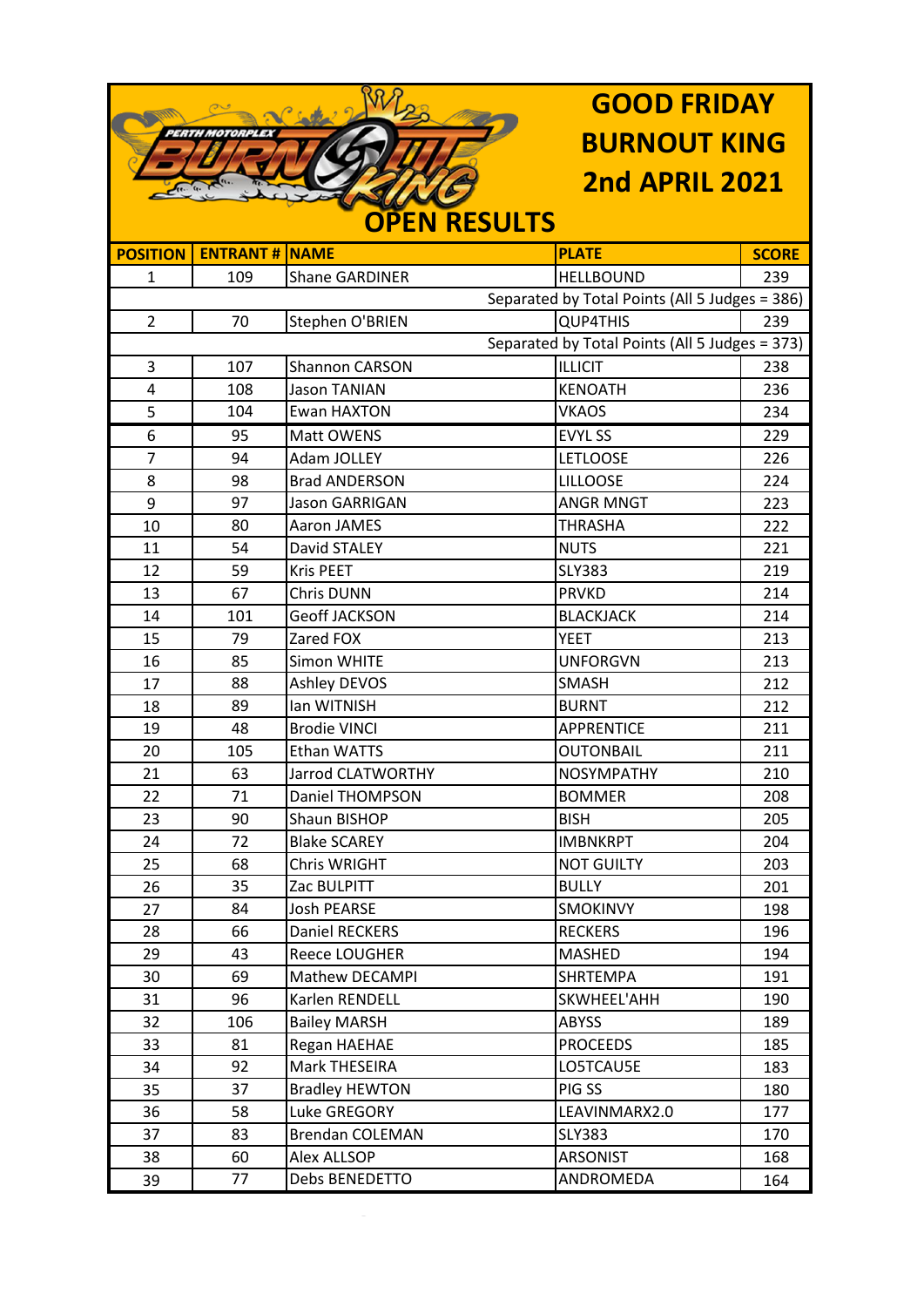| PERTH MOTORPLEX |                       | <b>GOOD FRIDAY</b>              |                       |              |
|-----------------|-----------------------|---------------------------------|-----------------------|--------------|
|                 |                       |                                 | <b>BURNOUT KING</b>   |              |
|                 |                       |                                 | <b>2nd APRIL 2021</b> |              |
|                 |                       |                                 |                       |              |
|                 |                       | <b>OPEN RESULTS - Continued</b> |                       |              |
| <b>POSITION</b> | <b>ENTRANT # NAME</b> |                                 | <b>PLATE</b>          | <b>SCORE</b> |
| 40              | 99                    | Ryan WARRENER                   | <b>HILDR</b>          | 160          |
| 41              | 93                    | Kevin CAPELINHA                 | <b>CHUBBY WPN</b>     | 159          |
| 42              | 76                    | Joshua LIEBECK                  | <b>NOTORIOUS</b>      | 154          |
| 43              | 103                   | <b>Gavin VAN BREUKELEN</b>      | <b>FLACCID</b>        | 153          |
| 44              | 100                   | <b>Justin ARCHIBALD</b>         | <b>JUST COZ</b>       | 150          |
| 45              | 87                    | <b>Jack ALFIREVICH</b>          | <b>JACKPOT</b>        | 145          |
| 46              | 40                    | Jarred SCHILLING                | SCR4PP4               | 144          |
| 47              | 57                    | <b>Russell LAWRANCE</b>         | <b>INHONOUR</b>       | 144          |
| 48              | 91                    | Rylee HOLLAND                   | <b>OBNOXIOUS</b>      | 144          |
| 49              | 52                    | <b>Curt JONES</b>               | <b>NOTPLAYIN</b>      | 141          |
| 50              | 74                    | Daniel VAN GINNEKEN             | <b>OVERIT</b>         | 139          |
| 51              | 78                    | <b>Tristhan BRUCE POWERS</b>    | <b>VYLUBLY</b>        | 136          |
| 52              | 86                    | Jarrad FIORENZA                 | <b>BIGRITALY</b>      | 134          |
| 53              | 36                    | <b>Joel FAIRCLOUGH</b>          | <b>VYOLENT</b>        | 126          |
| 54              | 62                    | Dale MCINTYRE-BASTOW            | TIME4PLZN             | 125          |
| 55              | 82                    | Joseph HOLLIS                   | <b>DROP IT</b>        | 119          |
| 56              | 45                    | <b>Dillion STEWART</b>          | <b>FLOGGED</b>        | 116          |
| 57              | 44                    | Joshua NOAKES                   | <b>OVERWEIGHT</b>     | 111          |
| 58              | 55                    | Clay SALTER                     | <b>DEADSET</b>        | 108          |
| 59              | 41                    | Mike AMON                       | NOONIE1               | 106          |
| 60              | 51                    | Harry EDWARDS                   | <b>HURTIN</b>         | 105          |
| 61              | 47                    | <b>Jesse LIDDELL</b>            | <b>DRIPPIN</b>        | 100          |
| 62              | 64                    | Tim READ                        | <b>UNDERDOG</b>       | 98           |
| 63              | 53                    | Aiden RAWLINSON                 | YA REKON              | 83           |
| 64              | 46                    | Korbin JENNINGS                 | MELTNRUBHER2.0        | 74           |
| 65              | 75                    | Dion GRIMALDI                   | 2TUF4U                | 63           |
| 66              | 50                    | <b>Brent HOLLIS</b>             | <b>TERMINATA</b>      | 37           |
| 67              | 49                    | <b>Brody MILLER</b>             | <b>LUCIFER</b>        | 23           |
| 68              | 42                    | Dylan WYATT                     | <b>RITEOFF</b>        | 0            |
| 69              | 56                    | Maxwell ARNDT                   | <b>SSAR</b>           | 0            |
| 70              | 65                    | Rodney GARRIGAN                 | BROCK05               | 0            |
| 71              | 73                    | <b>Jesse HINKSMAN</b>           | <b>SKIDDLS</b>        | 0            |
| 72              | 61                    | Daniel PROWSE                   | <b>RAT VC</b>         | 0            |
| 73              | 38                    | Capt SKUD                       | <b>PUNISHED</b>       | 0            |
| 74              | 39                    | Daniel TAYLOR                   | <b>FAKE-ID</b>        | 0            |
| 75              | 102                   | Taj MILLS                       | <b>MLSTD</b>          | D/Q'd        |

 $\mathcal{L}_{\mathcal{A}}$